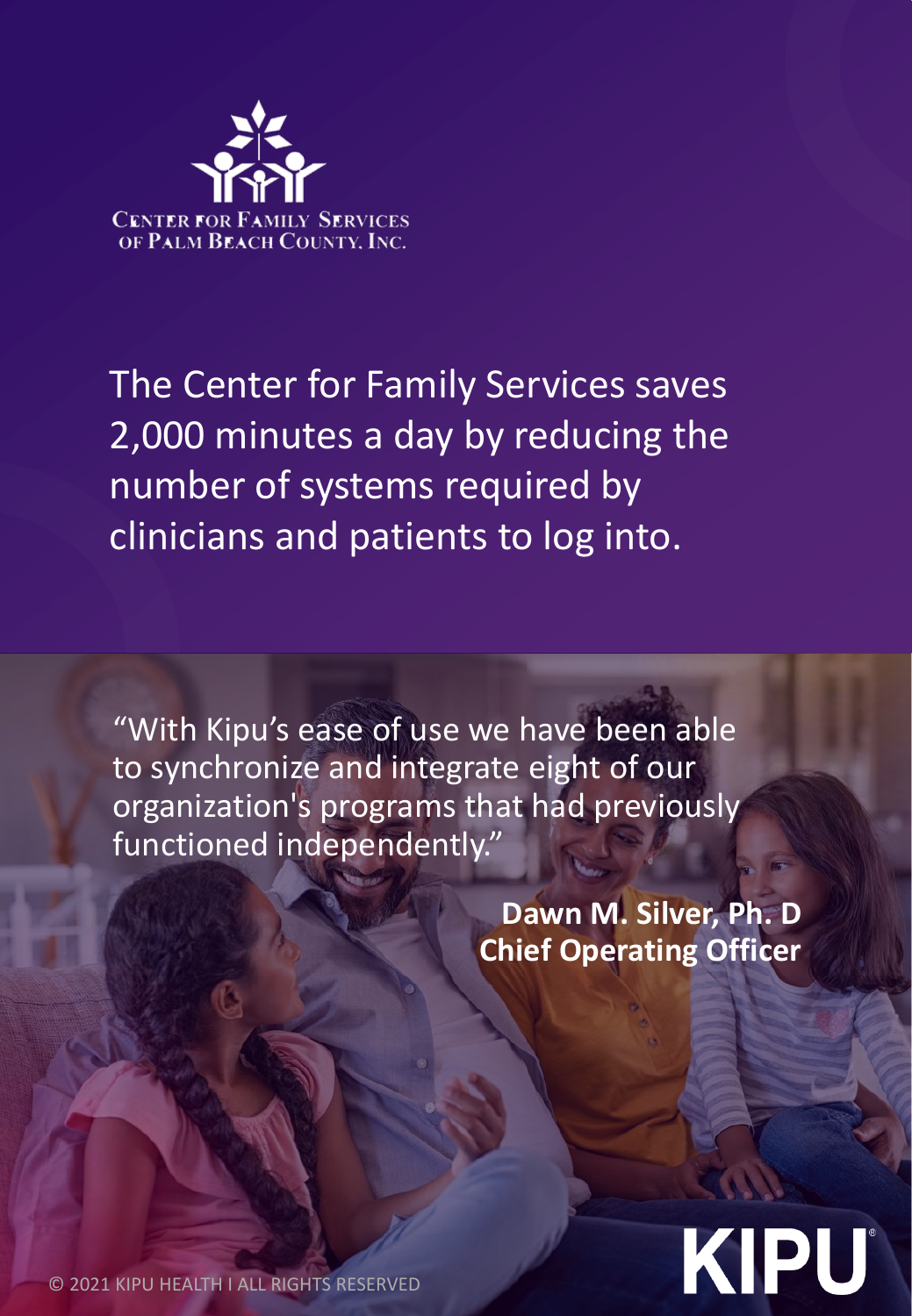

## **BUSINESS CHALLENGES**

- **Eight independent programs** with varying protocols resulting in increased administrative burdens and the staff were even using their different resources to access the different programs to save time.
- **Patient multiple program enrollments** has to be tracked without resulting in duplications.
- **Manual verbal consent and paper-based enrollment** processes resulting in long and laborious processes with a lot of paperwork and uploading.
- **Paper based charts** as a process for collecting certain patient information increasing time to access information across multiple programs.
- **More Options** needed to use one HIPAA compliant software.

## **BUSINESS OUTCOMES**

- **Data integration and synchronization** across eight independent programs resulting in all information now accessible in a centralized place.
- **Multi-program Enrolling.** Patients can be enrolled into multi-programs at once without reporting conflicts and duplications.
- **40 manhours per day saved!** Kipu consolidated all intake information across the different programs allowing patients to complete the consent and onboarding details in their own time resulting in a saving of 10 minutes per intake session.
- **HIPPA compliant telehealth**. Kipu's integration with zoom and calendar apps allows for HIPPA compliant telehealth meetings to be scheduled and conducted and saves time of visit for both payor and patient.
- **Electronically accessible and easy to use charts** making it easier for clinicians to collect patient information.
- **Improved communication** in clinical workflow between front and backend staff, resulting in less confusion and mix ups with appointments and billing.
- **Ready-to-use Treatment Outcome Measures**. The Outcomes Tab in Kipu has provided clinicians with ready-to-use and validated treatment outcome measures that are legally viable, saving time for clinicians and allowing for better data visualization.